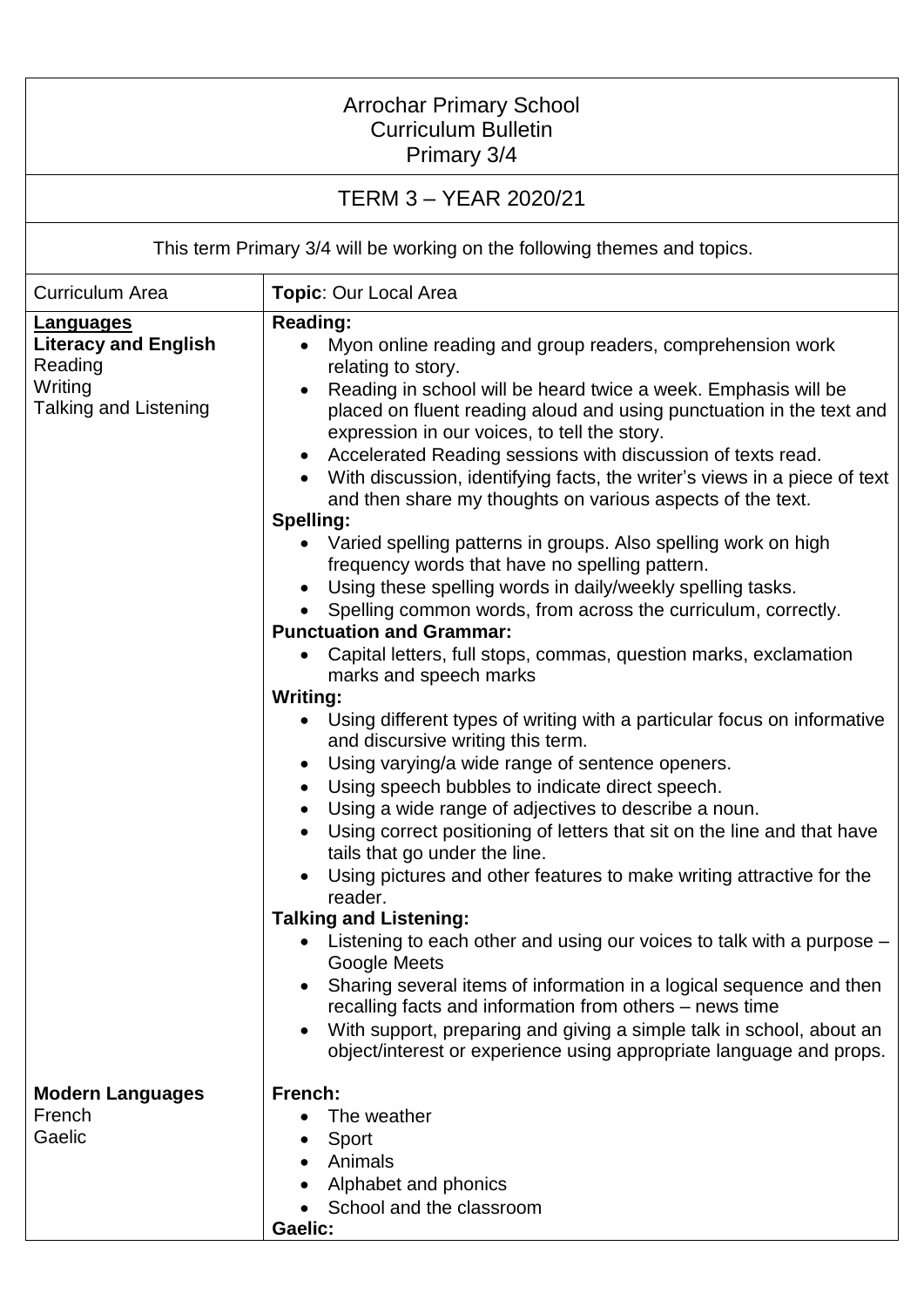|                        | Food                                                                                                                 |
|------------------------|----------------------------------------------------------------------------------------------------------------------|
|                        | Colours                                                                                                              |
|                        | Gaelic customs and traditions                                                                                        |
| <b>Mathematics</b>     | <b>Number, Money and Measure:</b>                                                                                    |
| Numbers, money and     | <b>Estimation and rounding</b><br>$\bullet$                                                                          |
| measure                | Introduction of using a range of strategies for division, including<br>$\bullet$                                     |
| Shape, Position and    | recall of appropriate table facts.                                                                                   |
| Movement               | Work with word problems with various number of steps and different                                                   |
|                        | operations.                                                                                                          |
|                        | Time – half past, quarter past, quarter to, am, pm, 24 hour clock,                                                   |
|                        | seconds, minutes, hours, seasons, days in a year & working with                                                      |
|                        | date.                                                                                                                |
|                        | Area – counting squares and creating shapes with a given area.                                                       |
|                        | Weight – reading scales, kg and g<br>$\bullet$                                                                       |
|                        | Mathematical operators - function machines, number statements                                                        |
|                        | using $\lt$ and $\gt$ & 'not equal to', = sign as a balance, simple algebra.<br><b>Shape, Position and Movement:</b> |
|                        | Introduction and revision of right angles.<br>$\bullet$                                                              |
|                        | Introduction and revision of using the terms full turn, half turn,                                                   |
|                        | quarter turn, clockwise, anti-clockwise, right turn, left turn and right                                             |
|                        | angle                                                                                                                |
|                        | <b>Triangles:</b>                                                                                                    |
|                        | • Revising and consolidating 2, 4, 5 and 10 times tables                                                             |
|                        | Working with 2D and 3D shape – pentagons, hexagons, octagons,                                                        |
|                        | triangular prisms, square based pyramids, measure perimeter of 2D                                                    |
|                        | shapes & tiling.                                                                                                     |
|                        | <b>Squares:</b>                                                                                                      |
|                        | Revising and consolidating 2, 4, 5, 8 and 10 times tables<br>$\bullet$                                               |
|                        | Working with 2D and 3D shape – pentagons, hexagons, octagons,                                                        |
|                        | triangular prisms, square based pyramids, measure perimeter of 2D                                                    |
|                        | shapes & tiling.                                                                                                     |
|                        | <b>Circles:</b>                                                                                                      |
|                        | Working with 2D and 3D shape – edges, vertices, faces, base,                                                         |
|                        | perimeter, angles & tiling.                                                                                          |
|                        | Introduction of 3, 6 and 9 times table                                                                               |
|                        | Using $\lt$ and $>$ to compare numbers within 1000.<br>$\bullet$                                                     |
| <u>IDL</u>             | Discuss and identify specific things in our local area<br>$\bullet$                                                  |
| People, place and      | e.g.(parks/shops/houses/roads/lochs/mountains/castles etc)                                                           |
| environment            | Research to find differences and similarities between our area and                                                   |
| People in society,     | another area in Scotland                                                                                             |
| economy and business   | Map our local area in relation to Scotland and Argyll & Bute and                                                     |
| Literacy               | label important places                                                                                               |
| Numeracy               | Identify natural things in our local area<br>٠                                                                       |
| <b>Expressive Arts</b> | Discuss and describe how the land in our local area is used                                                          |
| <b>HWB</b>             | Discuss and plan something we would like to have, that would                                                         |
|                        | improve our local area i.e. park, amenity, resource etc.                                                             |
|                        | Identify places in our local area that help people.                                                                  |
|                        | Identify and discuss what types of jobs there are in our local area<br>$\bullet$                                     |
| <b>Technologies</b>    | Using an iPad/tablet to photograph and research information<br>$\bullet$                                             |
| Craft and Design       | Using a search engine to locate information                                                                          |
| I.C.T                  | In school, filming a short talk on an iPad and replaying it for an                                                   |
|                        | audience                                                                                                             |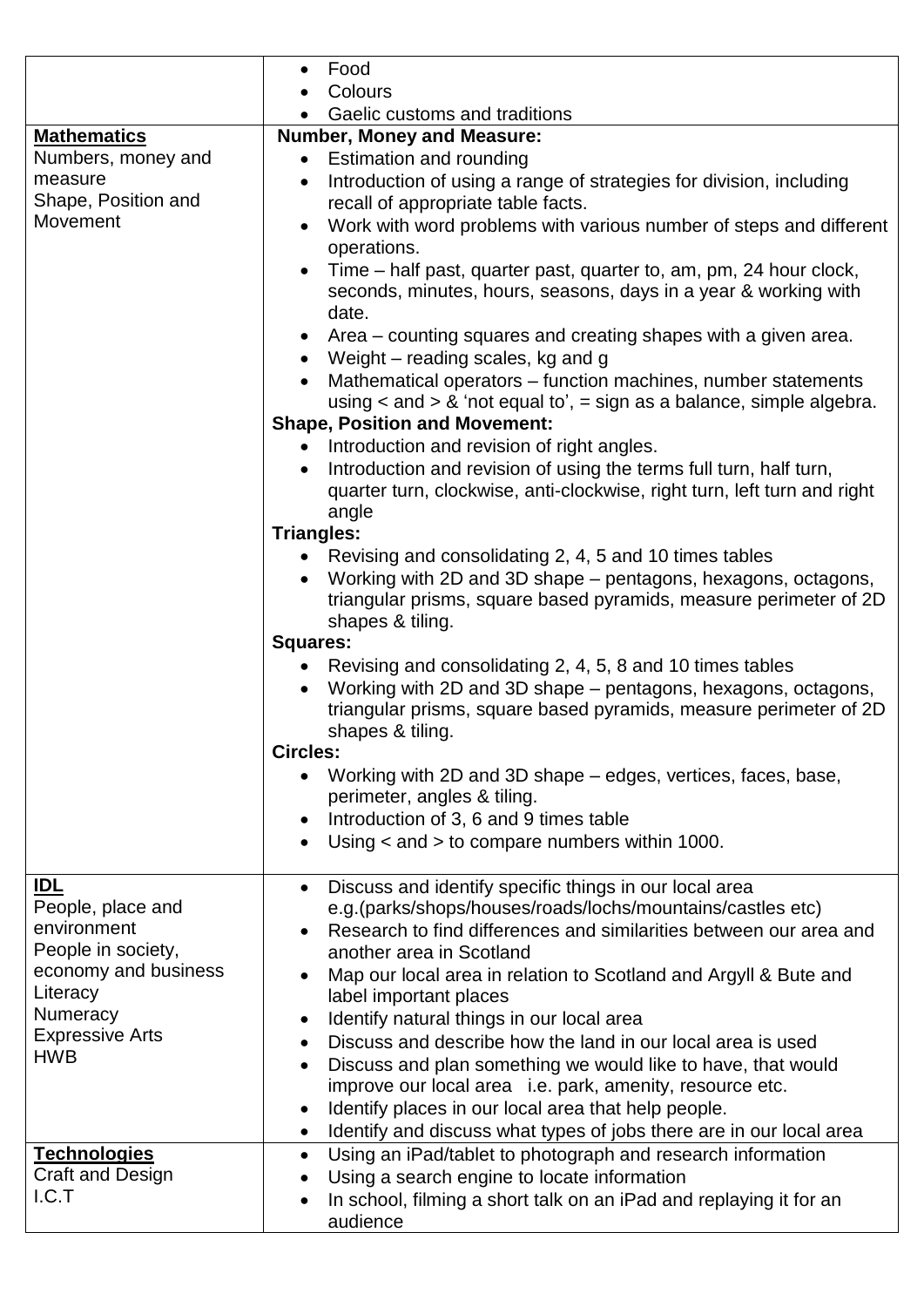|                                     | Creating a miniature model of our local area<br>$\bullet$                 |
|-------------------------------------|---------------------------------------------------------------------------|
|                                     | In school, recording each other reading from our reading books,           |
|                                     | using tone and voice to reflect the story.                                |
| <b>Sciences</b>                     | What is a sound?<br>$\bullet$                                             |
| Forces, Electricity and             | Diet and Exercise                                                         |
| Waves                               | Inherited characteristics                                                 |
| <b>Biological Systems</b>           | Continuation of a species                                                 |
| <b>Religious and moral</b>          | Shabbat<br>$\bullet$                                                      |
| education                           | Welcoming a Baby                                                          |
| <b>Beliefs</b>                      | The Easter Story                                                          |
| <b>Values and Issues</b>            | <b>General Easter Customs</b>                                             |
|                                     |                                                                           |
| <b>Expressive Arts</b>              | <b>Art and Design:</b>                                                    |
| Art and design                      | Drawing/sketching various aspects and views of our local area             |
| <b>Music</b>                        | Drawing a 2D map and creating a 3D map of our local area<br>$\bullet$     |
| Drama                               | Designing and creating a new item for our local area<br>$\bullet$         |
|                                     | Line drawing of a local landmark                                          |
|                                     | Recreating a piece of art in the style of a local/Scottish artist         |
|                                     | <b>Music:</b>                                                             |
|                                     | Listening to and appreciating music from or about my local area           |
|                                     | In school Mrs Ridland's music lessons                                     |
|                                     | Drama:                                                                    |
|                                     | Acting as a tour guide for a local landmark or particular place in my     |
|                                     | area                                                                      |
|                                     | Acting out some real-life events that have happened in our local          |
|                                     | area                                                                      |
|                                     | Learning a traditional Scottish Dance                                     |
| <b>Health and wellbeing</b>         | P.E.                                                                      |
| P.E.                                | <b>Continuing general Fitness</b><br>$\bullet$                            |
| Health                              | Jogging/Running/HITT sessions                                             |
| Mental, emotional, social           | Outside games, including Hockey and Football, in school<br>$\bullet$      |
| and physical wellbeing              | <b>P.E.P.A.S:</b>                                                         |
| Cooperation and                     | Exploring the Rights of the Child and showing respect for others          |
| competition<br><b>Relationships</b> | rights                                                                    |
| <b>Physical Activity, Nutrition</b> | Showing how we communicate with others appropriately to achieve           |
| and Health                          | a common goal                                                             |
|                                     | Discussing factors that can affect how we are feeling                     |
|                                     | In school, showing we can respect others personal space and               |
|                                     | boundaries when playing games.                                            |
|                                     | <b>Healthy Lifestyles:</b>                                                |
|                                     | Knowing that food is important as it provides energy to grow, learn       |
|                                     | and be active.                                                            |
|                                     | Knowing the importance of drinking enough water                           |
| <b>Homework</b>                     | Due to Covid restrictions there will be no homework at present.           |
|                                     |                                                                           |
|                                     | I will post the weekly spelling words on Google Classroom, but please be  |
|                                     | reassured we will be practicing the words in school when we return.       |
|                                     | I would however, encourage the children to read at home as much as they   |
|                                     | possibly can.                                                             |
|                                     |                                                                           |
|                                     | They can access their Myon and AR reading account at home which will      |
|                                     | allow them to read independently and sit a quiz on a finished book, which |